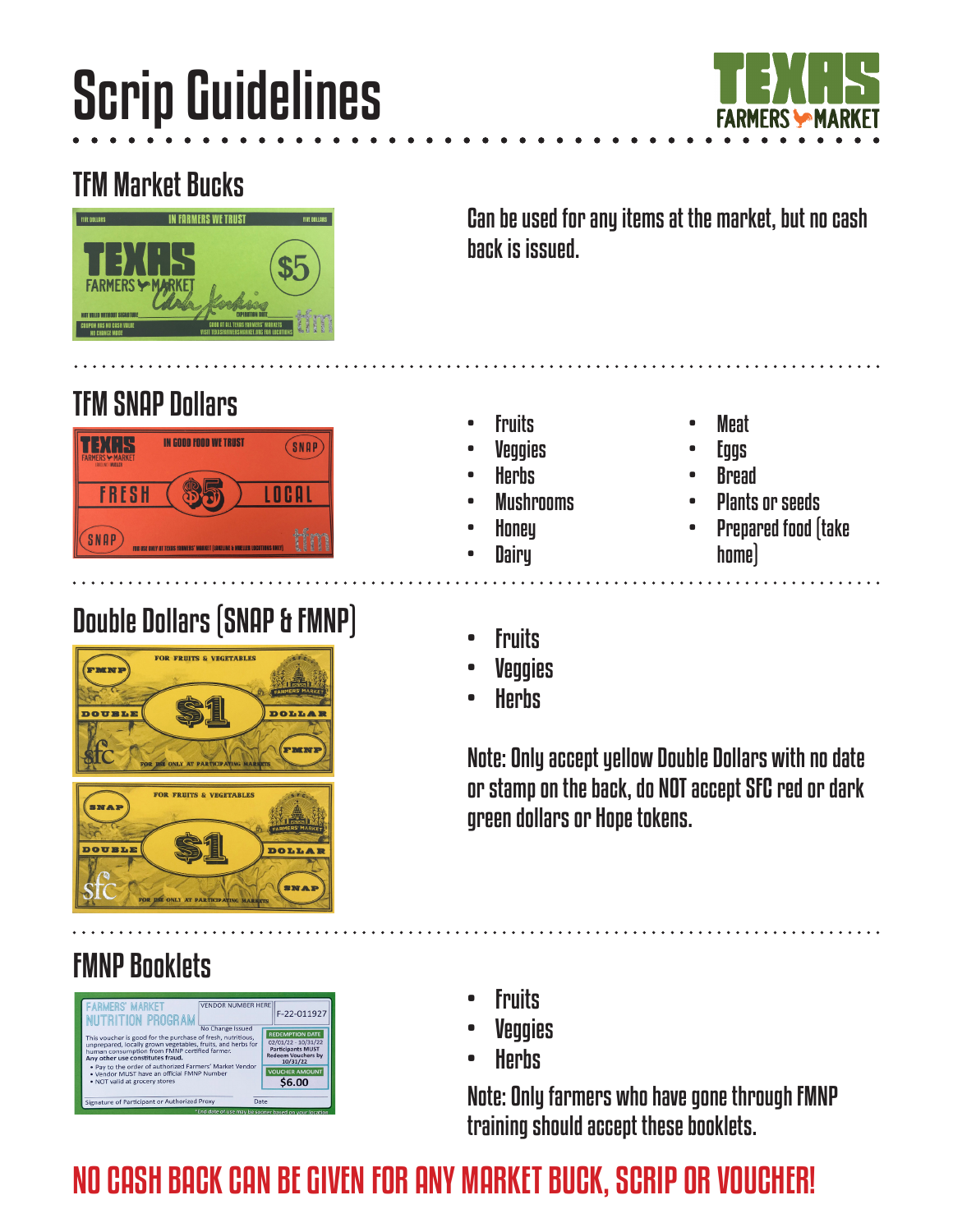## Reglas Para Usar Los Billetes



### TFM Mercado En Efectivo



Pueden ser usados para cualquier articulo en el `mercado, pero no se recibirá cambio en efectivo

#### **TFM Dólares SNAP**



### Dolares Duplicados (SNAP & FMNP) • Frutas `



### Folletos de FMNP



- **Frutas**
- **Verduras**
- Hierbas
- Hongos
- Miel
- **Los Lácteos**
- Carne
- **Huevos**
- Pan
- Plantas o Semillas
- Comida Preparada (para Llevar)

- 
- **Verduras**
- Hierbas

Nota: sólo se aceptarán los dólares dobles de color amarillo sin fecha o sello por su lado posterior, no se aceptarán dólares rojos de SFC o de verbe oscuro ni las fichas HOPE.

- Frutas
- **Verduras**
- Hierbas

Nota: sólo los granjeros que han terminado su entrenamiento FMNP deben aceptar estos folletos.

#### No se puede devolver efectivo a cambio de los Market Bucks, las recetas, o los vales! |<br>|<br>|